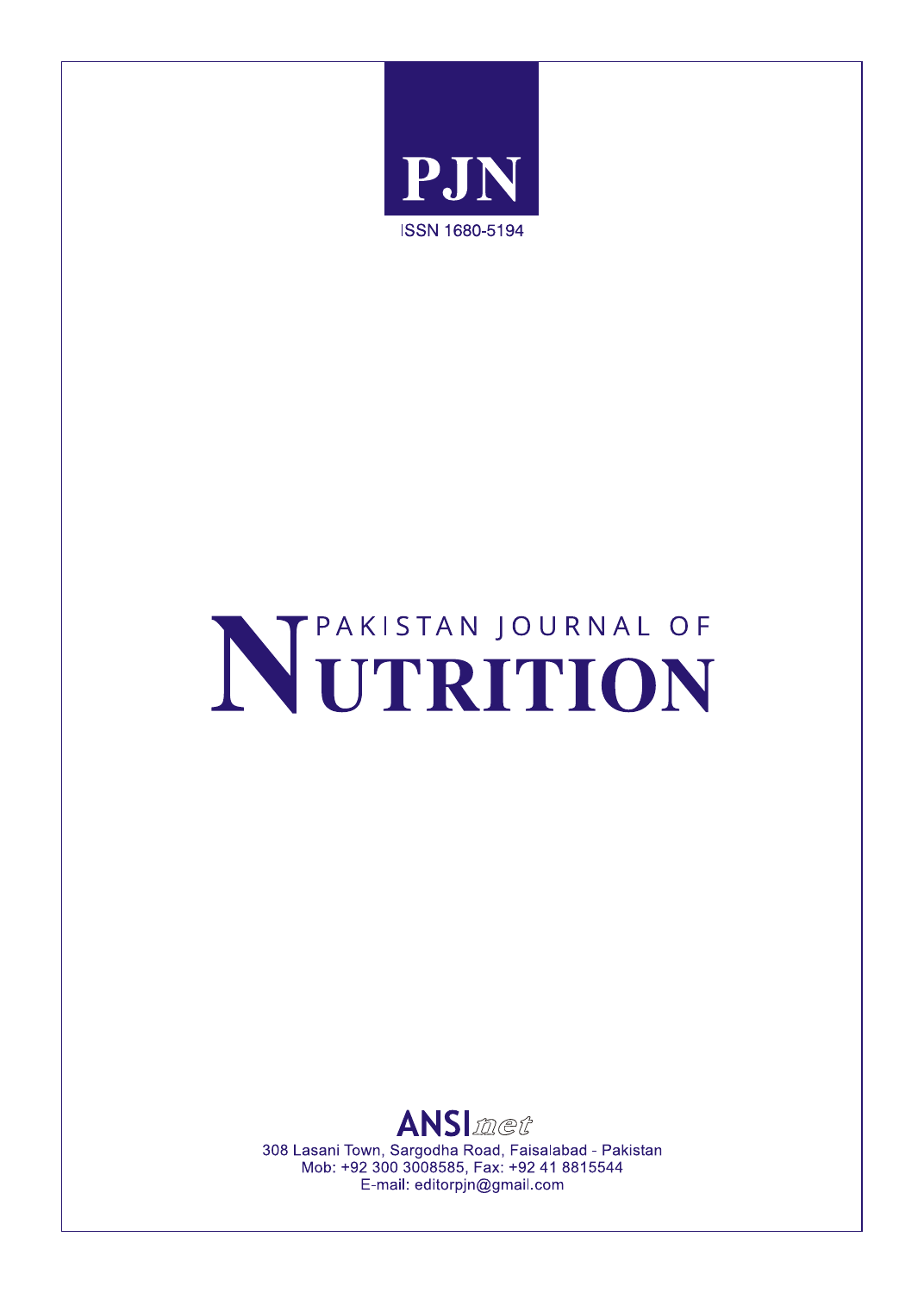# **The Production of Yoghurt with Probiotic Bacteria Isolated from Infants in Jordan**

M.S.Y. Haddadin, S.S. Awaisheh and R.K. Robinson

Department of Nutrition and Food Technology, University of Jordan, Amman, Hashemite Kingdom of Jordan

**Abstract:** Cultures of presumptive lactobacilli and bifidobacteria were isolated from eight infants living in Amman, Jordan. After screening for the classic properties of probiotic organisms, three promising isolates were identified as *Lactobacillus casei*, *Lactobacillus gasseri* and *Bifidobacterium infantis*. These strains were employed to make yoghurt and, in order to achieve a short production time, a two-stage fermentation procedure was used with *Streptococcus thermophilus* and *Lactobacillus delbrueckii* subsp. *bulgaricus* providing the rapid acidification. Yoghurts containing counts of  $> 1.0 \times 10^8$  cfu ml<sup>-1</sup> of the individual probiotics and high counts of the traditional species from yoghurt were produced, and storage trials at  $4^{\circ}$ C showed that the viability of the probiotic cultures was retained over 15 days.

**Key words:** Probiotic strains, *Lactobacillus*, *Bifidobacterium*, viability in yoghurt

# **Introduction**

In general, commercial cultures of probiotic bacteria are species of *Lactobacillus* and *Bifidobacterium* that inhabit the human intestine and impart, through their presence, unique and beneficial effects on the health of the individual (Holzapfel *et al.*, 1998). Amongst the alleged benefits are modulation of intestinal health and the immune system, as well as anti-carcinogenic, antidiarrhoeal and hypocholesterolaemic effects (Sanders, 1999; Steer *et al.*, 2000). However, the impact of a given species on the health of an individual within a specific probiotic species appear to be strain/host-dependent (Sellars, 1991). For example, a strain of *Lactobacillus acidophilus* isolated in North America may well be genetically different from a species recovered in Europe or the Middle East, and this difference could well be reflected in the reaction of a host ethnic population remains a controversial topic, for the health-promoting properties of. Thus, Hotta *et al.* (1989) showed that, while a culture of bifidobacteria administered to a patient with severe diarrhoea could colonize the colon and restore normal function, the foreign strain was replaced over time by strains already present in the patient's intestine.

Obviously the patient described by Hotta *et al.* (1989) did benefit from the administration of the culture, but a more compatible strain might have remained active for a much longer period of time. Thus, at present, it is usually assumed that, for strains of bacteria to be effective as probiotics, they must simply be of human origin and meet a number of *in vitro* physiological and biochemical criteria. For example, the strains should be resistant to gastric acidity and bile salts, adhere to gut epithelial tissue, produce antimicrobial substances and have the ability to influence human metabolic activities, e.g. reduce cholesterol levels in the blood (Dunne *et al.*, 2001). **Materials and Methods**

However, this crude characterization of a probiotic **Isolation of Probiotic Species:** Eight faecal samples

culture would appear to be in urgent need of modernization, and the potential importance of obtaining precise genetic fingerprints for probiotic strains employed in commercial bio-yoghurts or health supplements has long been a matter for speculation (Robinson and Samona, 1992). Certainly the instrumentation necessary for the DNA and 16S RNA analysis of bacterial strains is available, and there is a strong argument for suggesting that DNA fingerprinting should be introduced as one of the selection criteria for commercial cultures. Thus, if all the evidence implying that humans can derive a health benefit from the regular ingestion of authentic probiotic cultures is correct, consumers have the right to expect that the bacteria in a 'bio-yoghurt' have the potential to influence beneficially their health. Yet a purchaser may well take home a "yogurt" fermented with a "bio-culture" and have no idea at all which bacteria are present and whether the implied 'health-promoting' properties will be manifest.

Obviously reputable culture suppliers are seeking to operate in the interests of the consumer but, as a more specific 'step in the right direction', a long-term programme has been established in Jordan to evaluate the responses of selected hospital patients to the regular ingestion of strains of probiotic bacteria isolated in Jordan in comparison with imported commercial strains. Natural yoghurt was selected as the vehicle for the probiotic bacteria, and hence the aims of this stage of the project were:

- 1. to isolate some new strains of potentially probiotic bacteria from infants born to Jordanian nationals;
- 2. screen the same strains for the basic probiotic characteristics mentioned above; and
- 3. assess whether any strains that met the initial selection criteria would survive in a fermented milk.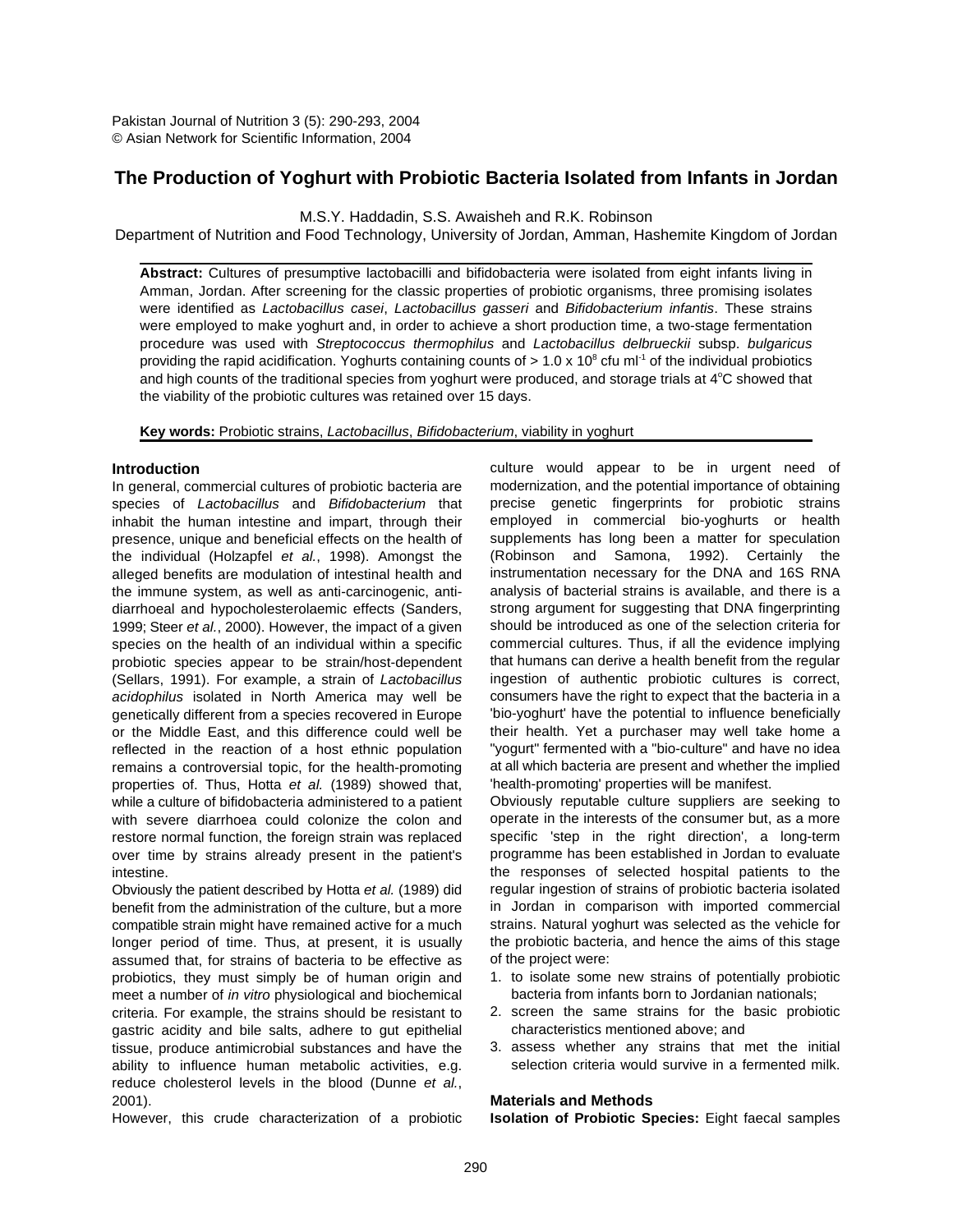from breast-fed Jordanian infants (aged three to six order to avoid the poor texture and acid development months) were collected by swabbing, and the individual sometimes associated with the use of probiotic cultures. swabs were kept in an ice bag during transport to the Full-cream bovine milk, fortified with skim-milk powder laboratory for processing (Hartemink and Rombouts, to give a level of 14% solids-non-fat, was pasteurized at 1999). Pre-reduced sterile peptone water (1.0 g  $1^1$ , Code 85°C for 15 minutes, cooled to 40-42°C and inoculated 1999). Pre-reduced sterile peptone water (1.0 g l<sup>-1</sup>, Code No. CM9, Unipath Ltd., Basingstoke, Hampshire, UK) at a rate of 20 ml l<sup>-1</sup> with a probiotic isolate previously containing  $L(+)$  cysteine-HCl (5.0 g  $L^1$ , Sigma-Aldrich, Poole, Dorset, UK) was used to release the bacteria at 37°C for 2 hours and, at this point, a traditional yoghurt from the swabs, and serial dilutions  $(10^{-1} - 10^{-7})$  were made in the same medium (9 ml amounts in universal and *Lactobacillus delbrueckii* subsp. *bulgaricus* was bottles). Duplicate aliquots (0.1 ml) of these serial added (20 ml  $\Gamma$ <sup>1</sup>). The product was then incubated at dilutions were spread onto pre-poured plates of de Man, Rogosa and Sharpe (MRS) Agar (Code No. CM361) (Dave and Shah, 1997). supplemented with cysteine-HCl (5.0 g l<sup>-1</sup>) for isolation of lactobacilli, and onto Beerens Agar for the recovery of isolates and *Str. thermophilus* and *Lb. delbrueckii* bifidobacteria (Beerens, 1990 and 1991). The plates subsp. *bulgaricus* were then stored at 4°C to monitor the were then incubated at 37°C under anaerobic conditions effect of storage on the viability of the probiotic species. for two days (MRS Agar) and four days for the Beerens The counts of the probiotic starter cultures were Agar (Kimura *et al.*, 1997). determined after 0, 1, 2, 3, 4, 5, 10 and 15 days of

showing different morphologies and/or colours on each Jordan. The entire procedure was performed twice. of the two media were sub-cultured onto plates of MRS Agar (Kimura *et al.*, 1997). After further purification on the same media, seventy-nine isolates were found to be Gram-positive, catalase-negative, non-motile bacilli or coccibacilli and were kept for further study (Charteris *et al.*, 1997). The isolates were maintained by subculturing monthly into culture bottles of MRS Broth (Code No. CM359, 50 ml), followed by 18-20 hours incubation at 37°C in an anaerobic jar (Unipath Ltd., Basingstoke, Hampshire, UK). The cultures were stored at 2°C after incubation, and each culture was sub-cultured prior to every test.

**Assessment of probiotic potential:** The protocol employed to check that any given isolate had the potential to be classed as 'probiotic' was based upon the procedure reported by Haddadin *et al.*, 1997, and the five characteristics checked were: tolerance of acidic growing conditions, tolerance of bile salts, antagonism to selected pathogens, cholesterol assimilation and adhesion to intestinal cells. A 'selection by rejection' technique was used to select likely cultures, i.e. only isolates that met the criteria of one test, e.g. resistance to acid, were selected for the next test.

**Identification of Selected Isolates:** The best three isolates in terms of potential probiotic characteristics were identified by certain morphological, physiological and biochemical characteristics relevant to the lactobacilli and bifidobacteria, respectively (Kandler and Weiss, 1986; Scardovi, 1986; Hammes *et al.*, 1992; Biaviati *et al.*, 1992).

**Viability of the probiotic isolates in yoghurt:** The yoghurt was prepared according to the method of Shah (2000) in

sub-cultured in skim-milk. The milk was then incubated starter culture consisting of *Streptococcus thermophilus* 42°C until the desired pH of 4.4-4.5 had developed

Samples of yoghurt containing one of the selected For each of the original eight samples, ten colonies storage; 15 days is maximum shelf-life for yoghurt in

# **Results and Discussion**

Eighty isolates each from MRS Agar and Beerens Agar were recovered from the eight faecal samples and, as mentioned earlier, a total of seventy-nine of these isolates were found to be Gram-positive, catalasenegative, non-motile, bacilli and coccibacilli. Forty-two were recovered from MRS Agar (presumptive lactobacilli) and thirty-seven from Beerens Agar (presumptive bifidobacteria), and all seventy-nine isolates were retained for further assessment.

**Identification of potential probiotic isolates:** Out of the original isolates, only nine passed all five tests in the probiotic protocol and, even then, only two isolates of presumptive lactobacilli and one presumptive *Bifidobacterium* were regarded as promising candidates; i.e. showing high levels of tolerance to gastric acidity and bile salts, and the ability to assimilate cholesterol. The results of the standard physiological and biochemical tests identified the isolates as *Lactobacillus casei*, *Lactobacillus gasseri* and *Bifidobacterium infantis*, respectively. The isolation of these species, along with many other species of *Lactobacillus* and *Bifidobacterium* has been reported by many researchers (Tannock, 1997; Holzapfel *et al.*, 1998) and *Lb. gasseri* is one of the most common species of the *Lactobacillus acidophilus* group in the human intestine (Klein *et al.*, 1998). Similarly, *Bif. infantis* often dominates the anaerobic microflora in infants (Hartemink and Rombouts, 1999).

If DNA finger-printing confirms these identifications, then their use in probiotic foods for distribution in Jordan would merit serious consideration. A fermented milk like yoghurt would be the obvious vehicle, and hence it was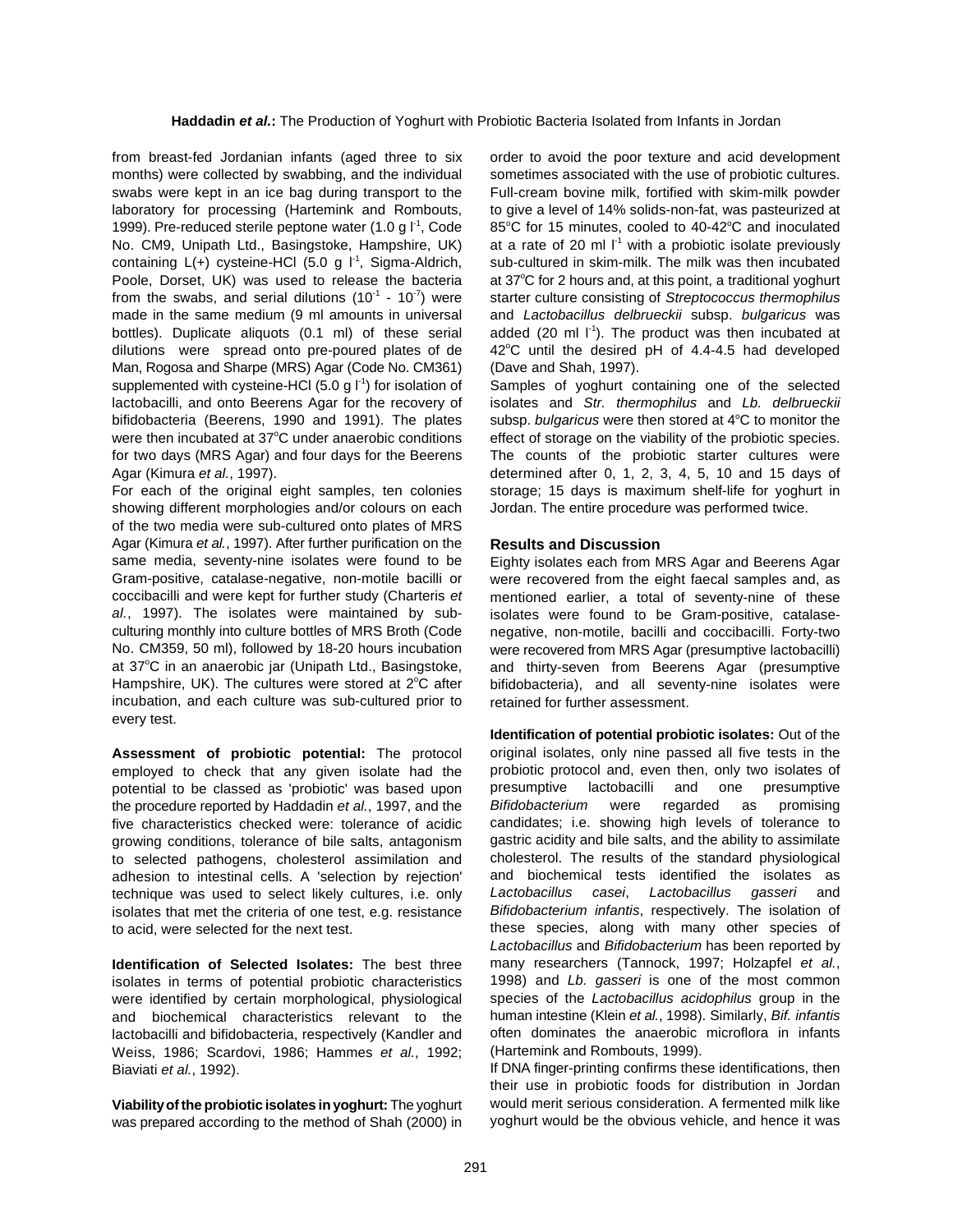**Haddadin** *et al.***:** The Production of Yoghurt with Probiotic Bacteria Isolated from Infants in Jordan

*casei* in the presence of a traditional yoghurt starter culture during the storage of a fermented milk at 4°C; all counts as colonyforming units ml $1$  and the means of four determinations

|                | uvuunnuuvuv         |                     |                     |
|----------------|---------------------|---------------------|---------------------|
| Day            | Bif. infantis       | Lb. gasseri         | Lb. casei           |
| $\mathbf 0$    | $2.6 \times 10^{8}$ | $3.1 \times 10^{8}$ | $2.5 \times 10^{8}$ |
| 1              | $4.5 \times 10^{8}$ | $8.5 \times 10^{8}$ | 5.2 x $10^8$        |
| $\overline{2}$ | $7.4 \times 10^8$   | $7.4 \times 10^8$   | $1.4 \times 10^{9}$ |
| 3              | $1.5 \times 10^{9}$ | $7.5 \times 10^{8}$ | $4.2 \times 10^{8}$ |
| 4              | $2.0 \times 10^{9}$ | $4.9 \times 10^{8}$ | $4.2 \times 10^{8}$ |
| 5              | $1.2 \times 10^{9}$ | $4.5 \times 10^{8}$ | $5.0 \times 10^{8}$ |
| 10             | $4.0 \times 10^{9}$ | $4.8 \times 10^{8}$ | $5.0 \times 10^{8}$ |
| 15             | $2.3 \times 10^{9}$ | $2.9 \times 10^{8}$ | $1.9 \times 10^{8}$ |

important to determine whether or not the three species could be employed in the production of yoghurt, and survive during refrigerated storage.

**Effect of storage on culture viability in yoghurt:** The results of the current trial are shown in Table 1, and it is clear that the initial counts of all three species were well above the count of 1.0 x  $10^6$  cfu ml<sup>-1</sup> which is often quoted as the 'therapeutic minimum' (Robinson, 1989; Gardiner *et al.*, 2002). During storage, the counts of *Lb. casei* and *Lb. gasseri* remained broadly stable over the 15 days but, with *Bif. infantis*, the counts increased to reach 4.0  $\times$  10 $^{\circ}$  cfu ml<sup>-1</sup> by the tenth day; the highest count achieved by any of the probiotic isolates throughout the whole period of storage. Even at 15 days, the counts for *Bif. infantis* were significantly better ( $p < 0.05$ ) than the initial count, but the reason for this unexpectedly high level of growth and survival needs to be established.

**Conclusion:** Although nine isolates passed all the tests for probiotic species, it is equally relevant that a further seventy presumptive lactobacilli and bifidobacteria were discarded on the basis of quite arbitrary criteria. Indeed, it could be that employment of the usual selection procedure needs to be revised, for while passage through the stomach is the first 'hurdle' that potentially probiotic bacteria face on their way to the intestines (Steer *et al.*, 2000) and acid tolerance is regarded as a very important prerequisite in the selection of commercial cultures, it was notable that, in this study, only 30% of the isolates were shown to be capable of growth at low pH. Yet all the isolates must have been viable at the time of recovery, and it might be assumed that isolates designated as 'acid intolerant' had survived passage through the stomach of the infant prior to survival and, perhaps, growth in the intestine.

In part, this survival of the acid-intolerant isolates may be because the stomach contents of an infant is around pH 4.5 - 5.0 but, even so, it may be that the requirement that a probiotic culture should be resistant to low pH is a Tropical Sci., 37:16-20.

Table 1: Viability of *Bif. infantis*, *Lb. gasseri* and *Lb.* rather artificial one. In other words, it is assumed that a commercial culture must be tolerant of the pH (pH  $\sim$  3.0) of the stomach contents of an adult but, in practice, the short residence time of food in the stomach may allow many acid-sensitive lactobacilli and bifidobacteria to pass into the intestines trapped in particles of food.

In addition, the isolate of *Lb. casei* could have been 'eliminated' on the grounds of low antibacterial activity, and yet it was significantly better than the other isolates at assimilating cholesterol. This pattern suggests that it may be desirable to consider selecting probiotic cultures for specific purposes, so that a patient with a high cholesterol problem could be fed *Lb. casei*, while a symptomless carrier of a *Salmonella* sp. might be treated with a species with marked antimicrobial activity. It could be of interest also to determine whether the strains of *Lb. casei*, *Lb. gasseri* and *Bif. infantis* isolated during this work are, in any way, physiologically different from strains that could be purchased from a culture supplier in Europe. If they are specific to mothers and infants of Jordanian origin, then their use as probiotics in Jordanian hospitals merits serious consideration.

# **References**

- Beerens, H., 1990. An elective and selective isolation medium for *Bifidobacterium*. Letters Appl. Microbiol., 11, 155-157.
- Beerens, H., 1991. Detection of bifidobacteria by using propionic acid as a selective agent. Appl. Environ. Microbiol., 57: 2418-2419.
- Biaviati, B., B. Sgorbati and V. Scardovi, 1992. The genus *Bifidobacterium*. In: Balows, A., Truper, H.G., Dworkin, M. Harder, W. and Schleifer, K. (Eds.). The Prokaryotes, Springer-Verlag, Vol. 2, pp: 816-833.
- Charteris, W.P., P.M. Kelly, L. Morelli and K. Collins, 1997. Selective detection, enumeration and identification of potentially probiotic *Lactobacillus* and *Bifidobacterium* species in mixed bacterial population. Int. J. Food Microbiol., 35: 1-27.
- Dave, R.I. and N.P. Shah, 1997. Viability of yogurt and probiotic bacteria in yogurts made from commercial starter cultures. Int. Dairy J., 7: 31-41.
- Dunne, C.L., L.M. O'Mahony, G. Thornton, D. Morrissey, S. O'Halloran, M. Feeney, S. Flynn, G. Fitzgerald, C. Daly, B. Kiely, G. O'Sullivan, F. Shanahan and J.K. Collins, 2001. *In vitro* selection criteria for probiotic bacteria of human origin: correlation with *in vivo* findings. Am. J. Clin. Nutr., 73: 386S- 392S.
- Gardiner, G., R.P. Ross, P.M. Kelly, C. Stanton, K. Collins and G. Fitzgerald, 2002. Microbiology of therapeutic milks. In: Handbook of Dairy Microbiology. Robinson, R.K. (Ed.) John Wiley and Sons, New York.
- Haddadin, M.Y.S., S.M. Abdulrahim, N.H. Odetallah and R.K. Robinson, 1997. A proposed protocol for checking suitability of *Lactobacillus acidophilus* cultures for use during feeding trials with chickens.